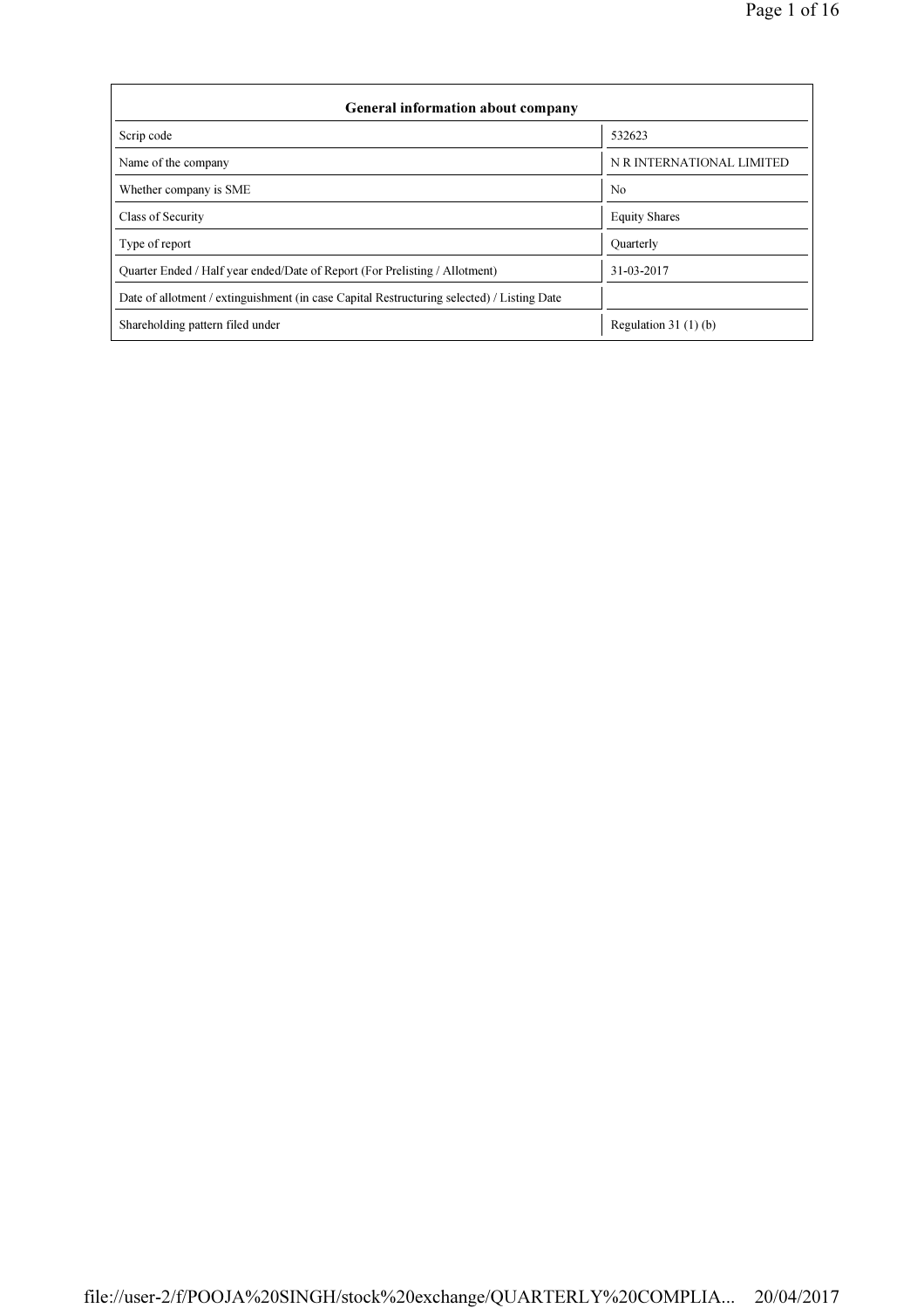| Sr. No. | Particular                                                                             | Yes/No         |
|---------|----------------------------------------------------------------------------------------|----------------|
|         | Whether the Listed Entity has issued any partly paid up shares?                        | N <sub>0</sub> |
|         | Whether the Listed Entity has issued any Convertible Securities?                       | No.            |
|         | Whether the Listed Entity has issued any Warrants?                                     | N <sub>0</sub> |
| 4       | Whether the Listed Entity has any shares against which depository receipts are issued? | N <sub>0</sub> |
|         | Whether the Listed Entity has any shares in locked-in?                                 | N <sub>0</sub> |
| 6       | Whether any shares held by promoters are pledge or otherwise encumbered?               | N <sub>0</sub> |
|         | Whether company has equity shares with differential voting rights?                     | N <sub>0</sub> |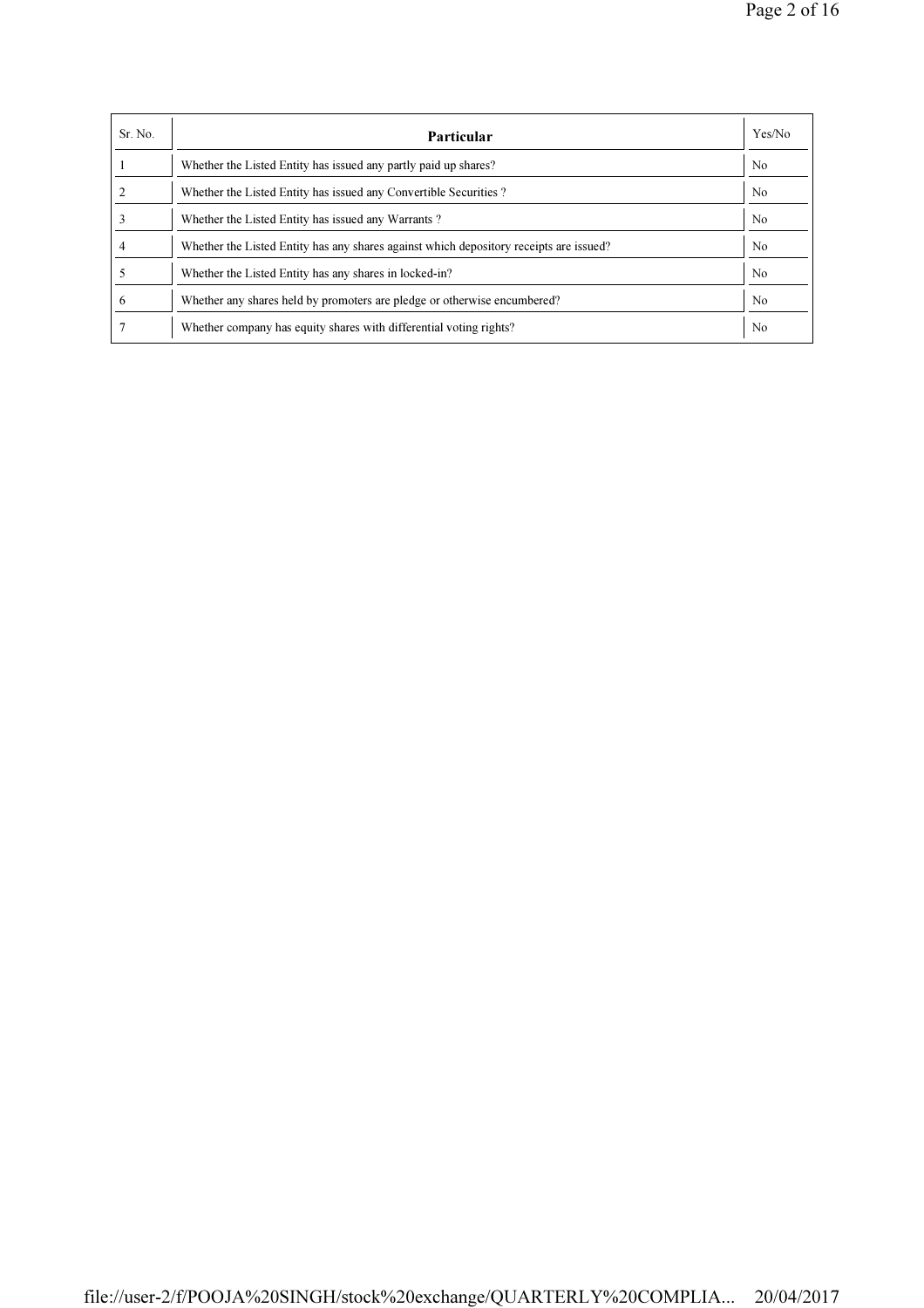|                 |                                           |                         |                                   |                                 |                                    |                        | Table I - Summary Statement holding of specified securities |                                                                  |               |          |                                   |                                 |                           |  |  |  |
|-----------------|-------------------------------------------|-------------------------|-----------------------------------|---------------------------------|------------------------------------|------------------------|-------------------------------------------------------------|------------------------------------------------------------------|---------------|----------|-----------------------------------|---------------------------------|---------------------------|--|--|--|
|                 |                                           |                         |                                   | No.<br>$\Omega$ f<br>Partly     | No. Of                             | Total nos.             | Shareholding<br>as a $%$ of<br>total no. of                 | Number of Voting Rights held in each<br>class of securities (IX) |               |          |                                   |                                 |                           |  |  |  |
| Category<br>(1) | Category<br>$\sigma$ f<br>shareholder     | Nos. Of<br>shareholders | No. of<br>fully paid<br>up equity | paid-<br>up                     | shares<br>underlying<br>Depository |                        |                                                             |                                                                  |               |          | shares<br>held<br>$(VII) =$       | shares<br>(calculated<br>as per | No of Voting (XIV) Rights |  |  |  |
|                 | (II)                                      | (III)                   | shares<br>held $(IV)$             | equity<br>shares<br>held<br>(V) | Receipts<br>(VI)                   | $(IV)+(V)$<br>$+ (VI)$ | SCRR,<br>1957) (VIII)<br>As a $%$ of<br>$(A+B+C2)$          | Class eg:<br>X                                                   | Class<br>eg:y | Total    | Total as<br>$a\%$ of<br>$(A+B+C)$ |                                 |                           |  |  |  |
| (A)             | Promoter<br>&<br>Promoter<br>Group        | $\,$ 8 $\,$             | 6525912                           |                                 |                                    | 6525912                | 61.14                                                       | 6525912                                                          |               | 6525912  | 61.14                             |                                 |                           |  |  |  |
| (B)             | Public                                    | 4372                    | 4148483                           |                                 |                                    | 4148483                | 38.86                                                       | 4148483                                                          |               | 4148483  | 38.86                             |                                 |                           |  |  |  |
| (C)             | Non<br>Promoter-<br>Non Public            |                         |                                   |                                 |                                    |                        |                                                             |                                                                  |               |          |                                   |                                 |                           |  |  |  |
| (C1)            | <b>Shares</b><br>underlying<br><b>DRs</b> |                         |                                   |                                 |                                    |                        |                                                             |                                                                  |               |          |                                   |                                 |                           |  |  |  |
| (C2)            | Shares held<br>by<br>Employee<br>Trusts   |                         |                                   |                                 |                                    |                        |                                                             |                                                                  |               |          |                                   |                                 |                           |  |  |  |
|                 | Total                                     | 4380                    | 10674395                          |                                 |                                    | 10674395               | 100                                                         | 10674395                                                         |               | 10674395 | 100                               |                                 |                           |  |  |  |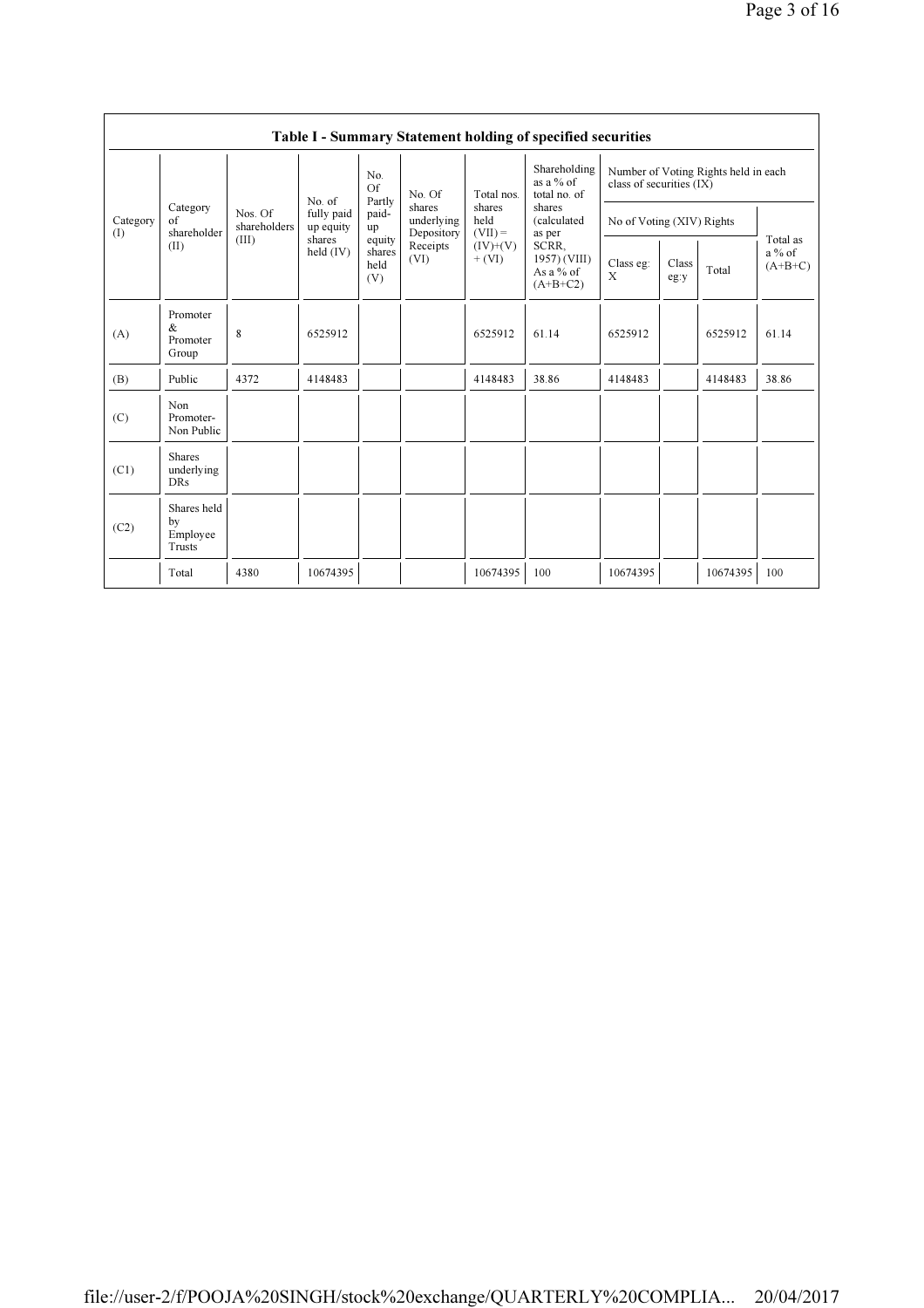|          |                                           |                                                 |                                           |                                                                                                                                                                                                                                                                                                                                           | Table I - Summary Statement holding of specified securities                                     |            |                                                         |            |                                                         |                              |
|----------|-------------------------------------------|-------------------------------------------------|-------------------------------------------|-------------------------------------------------------------------------------------------------------------------------------------------------------------------------------------------------------------------------------------------------------------------------------------------------------------------------------------------|-------------------------------------------------------------------------------------------------|------------|---------------------------------------------------------|------------|---------------------------------------------------------|------------------------------|
| Category | Category<br>$\sigma$ f                    | No. Of<br><b>Shares</b><br>Underlying           | No. of<br><b>Shares</b><br>Underlying     | Number of<br>Shareholding,<br><b>Shares</b><br>as a $%$<br>Number of<br>No. Of<br>pledged or<br>assuming full<br>Locked in<br><b>Shares</b><br>otherwise<br>conversion of<br>shares (XII)<br>Underlying<br>Number of<br>encumbered<br>convertible<br>Outstanding<br>(XIII)<br>equity shares<br>securities (as a<br>convertible<br>held in |                                                                                                 |            |                                                         |            |                                                         |                              |
| (        | shareholder<br>(II)                       | Outstanding<br>convertible<br>securities<br>(X) | Outstanding<br><b>Warrants</b><br>$(X_i)$ | securities<br>and No. Of<br>Warrants<br>(Xi)(a)                                                                                                                                                                                                                                                                                           | percentage of<br>diluted share<br>capital) $(XI)$ =<br>$(VII)+(X)$ As a<br>$%$ of<br>$(A+B+C2)$ | No.<br>(a) | As a<br>$%$ of<br>total<br><b>Shares</b><br>held<br>(b) | No.<br>(a) | As a<br>$%$ of<br>total<br><b>Shares</b><br>held<br>(b) | dematerialized<br>form (XIV) |
| (A)      | Promoter<br>&<br>Promoter<br>Group        |                                                 |                                           |                                                                                                                                                                                                                                                                                                                                           | 61.14                                                                                           |            |                                                         |            |                                                         | 6525912                      |
| (B)      | Public                                    |                                                 |                                           |                                                                                                                                                                                                                                                                                                                                           | 38.86                                                                                           |            |                                                         |            |                                                         | 3078716                      |
| (C)      | Non<br>Promoter-<br>Non Public            |                                                 |                                           |                                                                                                                                                                                                                                                                                                                                           |                                                                                                 |            |                                                         |            |                                                         |                              |
| (C1)     | <b>Shares</b><br>underlying<br><b>DRs</b> |                                                 |                                           |                                                                                                                                                                                                                                                                                                                                           |                                                                                                 |            |                                                         |            |                                                         |                              |
| (C2)     | Shares held<br>by<br>Employee<br>Trusts   |                                                 |                                           |                                                                                                                                                                                                                                                                                                                                           |                                                                                                 |            |                                                         |            |                                                         |                              |
|          | Total                                     |                                                 |                                           |                                                                                                                                                                                                                                                                                                                                           | 100                                                                                             |            |                                                         |            |                                                         | 9604628                      |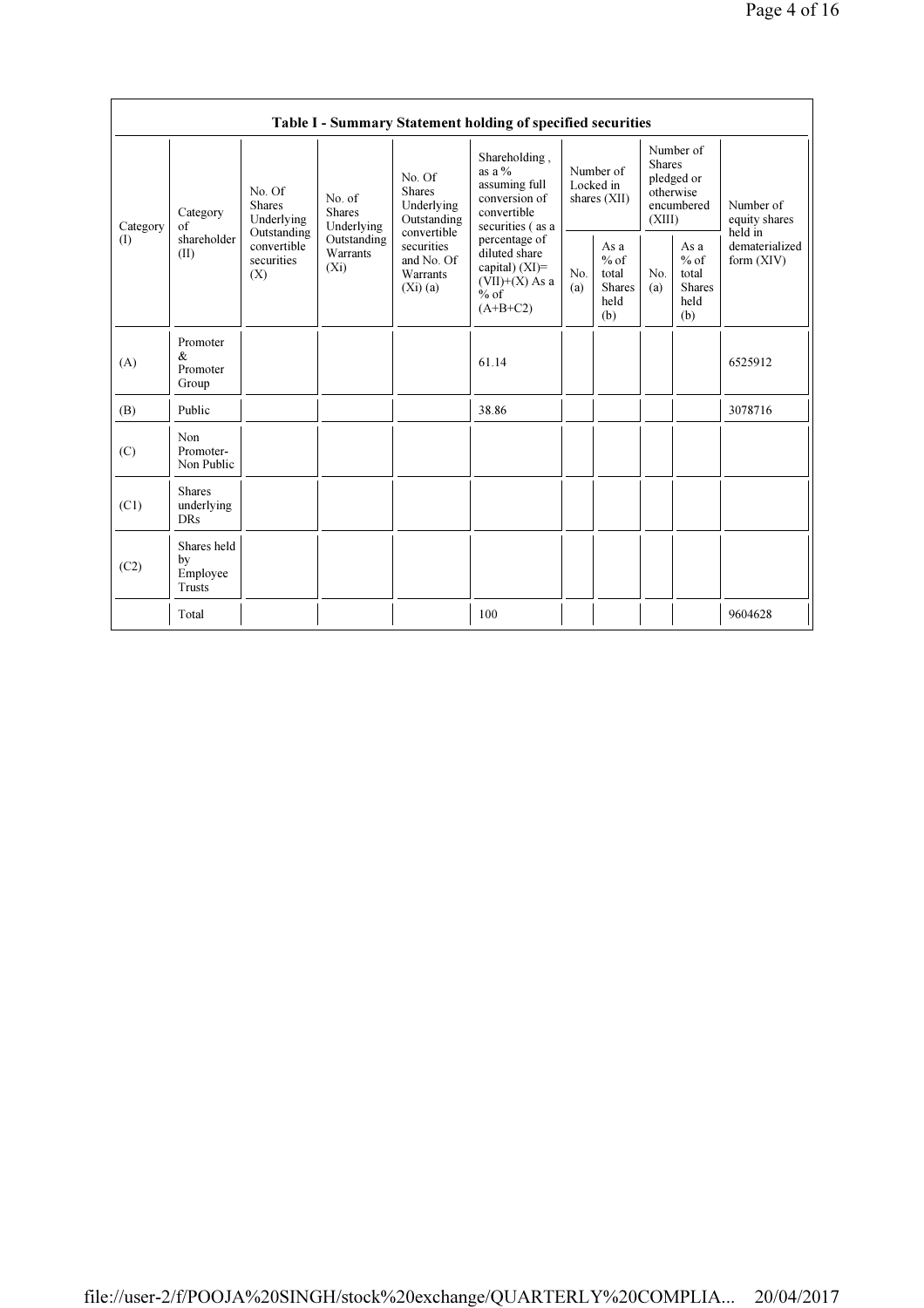|                                                                                                 | Table II - Statement showing shareholding pattern of the Promoter and Promoter Group                                |                         |                         |                                 |                                    |                             |                                                  |                           |               |                                      |                                 |
|-------------------------------------------------------------------------------------------------|---------------------------------------------------------------------------------------------------------------------|-------------------------|-------------------------|---------------------------------|------------------------------------|-----------------------------|--------------------------------------------------|---------------------------|---------------|--------------------------------------|---------------------------------|
|                                                                                                 |                                                                                                                     |                         | No. of                  | No.<br>Οf<br>Partly             | No. Of                             | Total nos.                  | Shareholding<br>as a % of<br>total no. of        | class of securities (IX)  |               | Number of Voting Rights held in each |                                 |
| Sr.                                                                                             | Category &<br>Name of the                                                                                           | Nos. Of<br>shareholders | fully paid<br>up equity | paid-<br>up                     | shares<br>underlying<br>Depository | shares<br>held<br>$(VII) =$ | shares<br>(calculated<br>as per                  | No of Voting (XIV) Rights |               |                                      | Total<br>as a %                 |
|                                                                                                 | Shareholders (I)                                                                                                    | (III)                   | shares<br>held $(IV)$   | equity<br>shares<br>held<br>(V) | Receipts<br>(VI)                   | $(IV)+(V)$<br>$+ (VI)$      | SCRR,<br>1957) (VIII)<br>As a % of<br>$(A+B+C2)$ | Class eg:<br>Χ            | Class<br>eg:y | Total                                | of<br>Total<br>Voting<br>rights |
| A                                                                                               | Table II - Statement showing shareholding pattern of the Promoter and Promoter Group                                |                         |                         |                                 |                                    |                             |                                                  |                           |               |                                      |                                 |
| (1)                                                                                             | Indian                                                                                                              |                         |                         |                                 |                                    |                             |                                                  |                           |               |                                      |                                 |
| (a)                                                                                             | Individuals/Hindu<br>undivided Family                                                                               | 8                       | 6525912                 |                                 |                                    | 6525912                     | 61.14                                            | 6525912                   |               | 6525912                              | 61.14                           |
| Sub-Total<br>(A)(1)                                                                             |                                                                                                                     | 8                       | 6525912                 |                                 |                                    | 6525912                     | 61.14                                            | 6525912                   |               | 6525912                              | 61.14                           |
| (2)                                                                                             | Foreign                                                                                                             |                         |                         |                                 |                                    |                             |                                                  |                           |               |                                      |                                 |
| Total<br>Shareholding<br>of Promoter<br>and<br>Promoter<br>Group $(A)$ =<br>$(A)(1)+(A)$<br>(2) |                                                                                                                     | 8                       | 6525912                 |                                 |                                    | 6525912                     | 61.14                                            | 6525912                   |               | 6525912                              | 61.14                           |
| B                                                                                               | Table III - Statement showing shareholding pattern of the Public shareholder                                        |                         |                         |                                 |                                    |                             |                                                  |                           |               |                                      |                                 |
| (1)                                                                                             | Institutions                                                                                                        |                         |                         |                                 |                                    |                             |                                                  |                           |               |                                      |                                 |
| (a)                                                                                             | Mutual Funds                                                                                                        | 1                       | 2850                    |                                 |                                    | 2850                        | 0.03                                             | 2850                      |               | 2850                                 | 0.03                            |
| (f)                                                                                             | Financial<br>Institutions/<br><b>Banks</b>                                                                          | 1                       | 600                     |                                 |                                    | 600                         | 0.01                                             | 600                       |               | 600                                  | 0.01                            |
| Sub-Total<br>(B)(1)                                                                             |                                                                                                                     | 2                       | 3450                    |                                 |                                    | 3450                        | 0.03                                             | 3450                      |               | 3450                                 | 0.03                            |
| (3)                                                                                             | Non-institutions                                                                                                    |                         |                         |                                 |                                    |                             |                                                  |                           |               |                                      |                                 |
| (a(i))                                                                                          | Individuals -<br>i.Individual<br>shareholders<br>holding nominal<br>share capital up<br>to Rs. 2 lakhs.             | 4307                    | 1904273                 |                                 |                                    | 1904273                     | 17.84                                            | 1904273                   |               | 1904273                              | 17.84                           |
| (a(ii))                                                                                         | Individuals - ii.<br>Individual<br>shareholders<br>holding nominal<br>share capital in<br>excess of Rs. 2<br>lakhs. | $\overline{4}$          | 358190                  |                                 |                                    | 358190                      | 3.36                                             | 358190                    |               | 358190                               | 3.36                            |
| (e)                                                                                             | Any Other<br>(specify)                                                                                              | 59                      | 1882570                 |                                 |                                    | 1882570                     | 17.64                                            | 1882570                   |               | 1882570                              | 17.64                           |
| Sub-Total<br>(B)(3)                                                                             |                                                                                                                     | 4370                    | 4145033                 |                                 |                                    | 4145033                     | 38.83                                            | 4145033                   |               | 4145033                              | 38.83                           |
| <b>Total Public</b><br>Shareholding<br>$(B)=(B)(1)+$<br>$(B)(2)+(B)$<br>(3)                     |                                                                                                                     | 4372                    | 4148483                 |                                 |                                    | 4148483                     | 38.86                                            | 4148483                   |               | 4148483                              | 38.86                           |
| $\mathbf C$                                                                                     | Table IV - Statement showing shareholding pattern of the Non Promoter- Non Public shareholder                       |                         |                         |                                 |                                    |                             |                                                  |                           |               |                                      |                                 |
| Total<br>$(A+B+C2)$                                                                             |                                                                                                                     | 4380                    | 10674395                |                                 |                                    | 10674395                    | 100                                              | 10674395                  |               | 10674395                             | 100                             |
| Total                                                                                           |                                                                                                                     | 4380                    | 10674395                |                                 |                                    | 10674395                    | 100                                              | 10674395                  |               | 10674395                             | 100                             |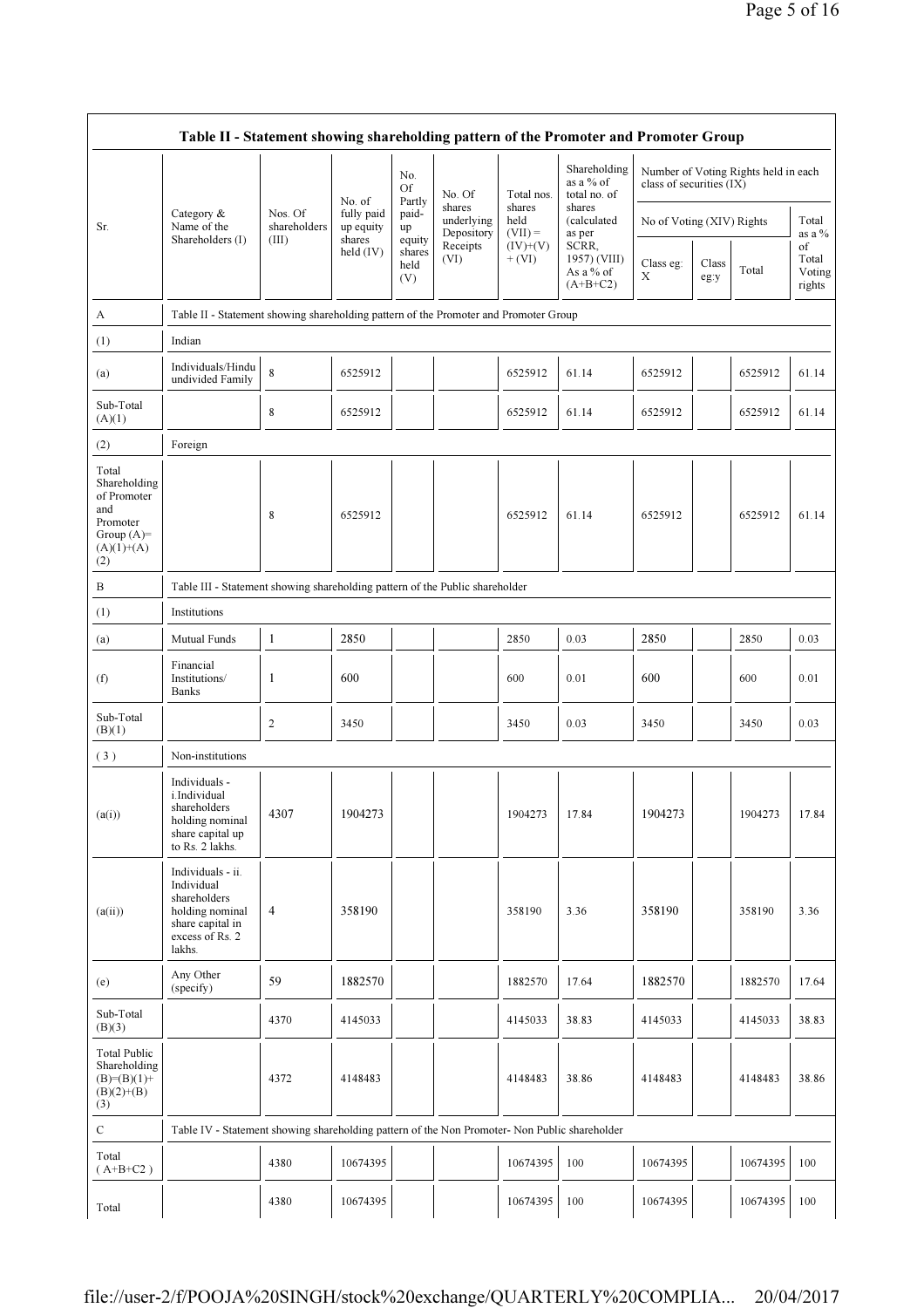| $+B+C$ |  |  |  |  |  |
|--------|--|--|--|--|--|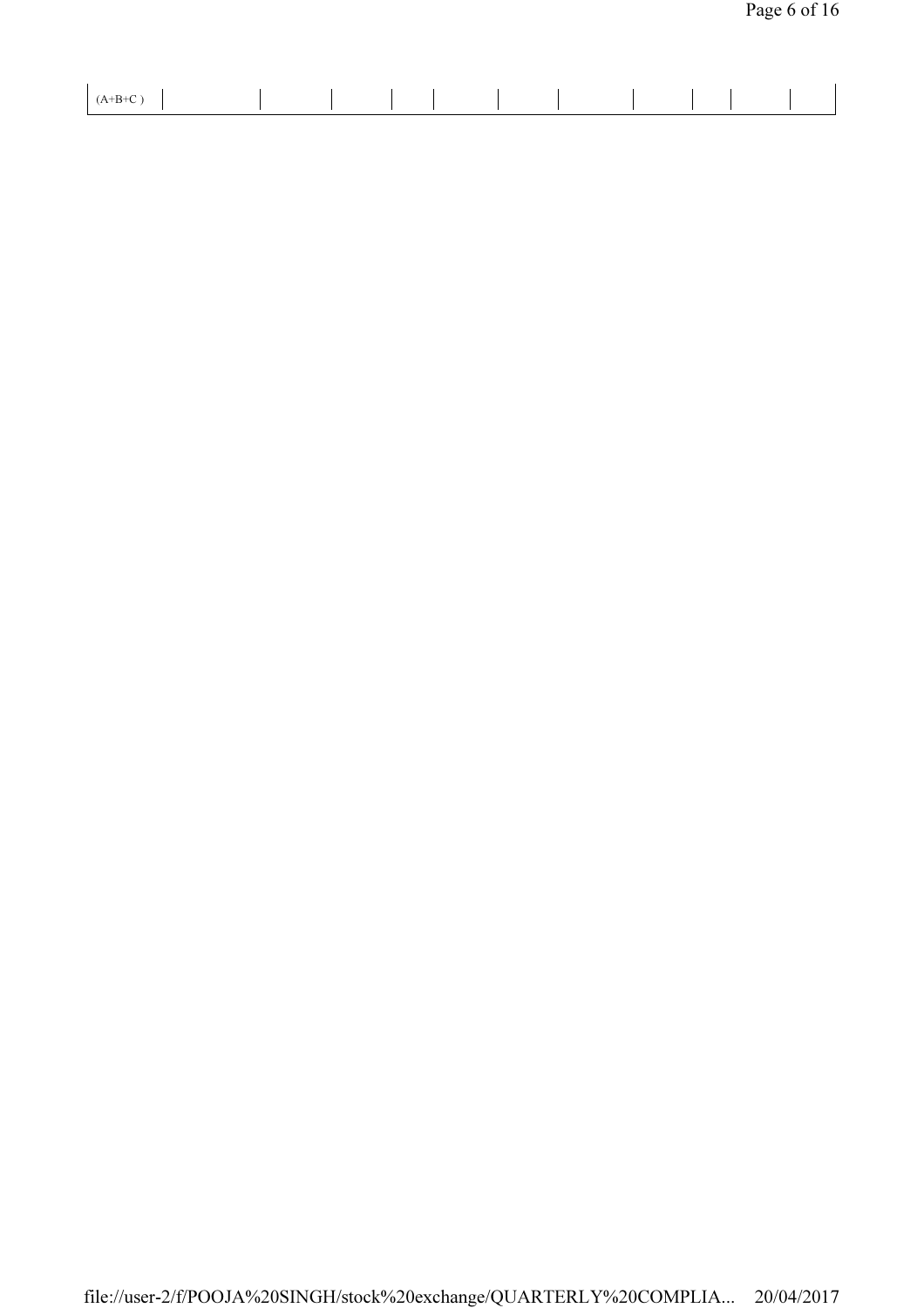|                                                                                         |                                                      |                                                      |                                                                                                               | Table II - Statement showing shareholding pattern of the Promoter and Promoter Group          |            |                                                    |                         |                                                    |                                       |
|-----------------------------------------------------------------------------------------|------------------------------------------------------|------------------------------------------------------|---------------------------------------------------------------------------------------------------------------|-----------------------------------------------------------------------------------------------|------------|----------------------------------------------------|-------------------------|----------------------------------------------------|---------------------------------------|
| Sr.                                                                                     | No. Of<br><b>Shares</b><br>Underlying<br>Outstanding | No. of<br><b>Shares</b><br>Underlying<br>Outstanding | No. Of Shares<br>Underlying<br>Outstanding<br>convertible<br>securities and<br>No. Of<br>Warrants (Xi)<br>(a) | Shareholding, as<br>a % assuming full<br>conversion of<br>convertible<br>securities (as a     |            | Number of<br>Locked in<br>shares (XII)             | <b>Shares</b><br>(XIII) | Number of<br>pledged or<br>otherwise<br>encumbered | Number of<br>equity shares<br>held in |
|                                                                                         | convertible<br>securities $(X)$                      | Warrants<br>$(X_i)$                                  |                                                                                                               | percentage of<br>diluted share<br>capital) $(XI)$ =<br>$(VII)+(X)$ As a %<br>of $(A+B+C2)$    | No.<br>(a) | As a %<br>of total<br><b>Shares</b><br>held<br>(b) | No.<br>(a)              | As a %<br>of total<br><b>Shares</b><br>held<br>(b) | dematerialized<br>form (XIV)          |
| A                                                                                       |                                                      |                                                      |                                                                                                               | Table II - Statement showing shareholding pattern of the Promoter and Promoter Group          |            |                                                    |                         |                                                    |                                       |
| (1)                                                                                     | Indian                                               |                                                      |                                                                                                               |                                                                                               |            |                                                    |                         |                                                    |                                       |
| (a)                                                                                     |                                                      |                                                      |                                                                                                               | 61.14                                                                                         |            |                                                    |                         |                                                    | 6525912                               |
| Sub-Total (A)<br>(1)                                                                    |                                                      |                                                      |                                                                                                               | 61.14                                                                                         |            |                                                    |                         |                                                    | 6525912                               |
| (2)                                                                                     | Foreign                                              |                                                      |                                                                                                               |                                                                                               |            |                                                    |                         |                                                    |                                       |
| Total<br>Shareholding<br>of Promoter<br>and Promoter<br>Group $(A)=$<br>$(A)(1)+(A)(2)$ |                                                      |                                                      |                                                                                                               | 61.14                                                                                         |            |                                                    |                         |                                                    | 6525912                               |
| B                                                                                       |                                                      |                                                      |                                                                                                               | Table III - Statement showing shareholding pattern of the Public shareholder                  |            |                                                    |                         |                                                    |                                       |
| (1)                                                                                     | Institutions                                         |                                                      |                                                                                                               |                                                                                               |            |                                                    |                         |                                                    |                                       |
| (a)                                                                                     |                                                      |                                                      |                                                                                                               | 0.03                                                                                          |            |                                                    |                         |                                                    | $\boldsymbol{0}$                      |
| (f)                                                                                     |                                                      |                                                      |                                                                                                               | 0.01                                                                                          |            |                                                    |                         |                                                    | $\mathbf{0}$                          |
| Sub-Total (B)<br>(1)                                                                    |                                                      |                                                      |                                                                                                               | 0.03                                                                                          |            |                                                    |                         |                                                    | $\boldsymbol{0}$                      |
| (3)                                                                                     | Non-institutions                                     |                                                      |                                                                                                               |                                                                                               |            |                                                    |                         |                                                    |                                       |
| (a(i))                                                                                  |                                                      |                                                      |                                                                                                               | 17.84                                                                                         |            |                                                    |                         |                                                    | 998156                                |
| (a(ii))                                                                                 |                                                      |                                                      |                                                                                                               | 3.36                                                                                          |            |                                                    |                         |                                                    | 276440                                |
| (e)                                                                                     |                                                      |                                                      |                                                                                                               | 17.64                                                                                         |            |                                                    |                         |                                                    | 1804120                               |
| Sub-Total (B)<br>(3)                                                                    |                                                      |                                                      |                                                                                                               | 38.83                                                                                         |            |                                                    |                         |                                                    | 3078716                               |
| <b>Total Public</b><br>Shareholding<br>$(B)= (B)(1) +$<br>$(B)(2)+(B)(3)$               |                                                      |                                                      |                                                                                                               | 38.86                                                                                         |            |                                                    |                         |                                                    | 3078716                               |
| $\mathbf C$                                                                             |                                                      |                                                      |                                                                                                               | Table IV - Statement showing shareholding pattern of the Non Promoter- Non Public shareholder |            |                                                    |                         |                                                    |                                       |
| Total<br>$(A+B+C2)$                                                                     |                                                      |                                                      |                                                                                                               | 100                                                                                           |            |                                                    |                         |                                                    | 9604628                               |
| Total<br>$(A+B+C)$                                                                      |                                                      |                                                      |                                                                                                               | 100                                                                                           |            |                                                    |                         |                                                    | 9604628                               |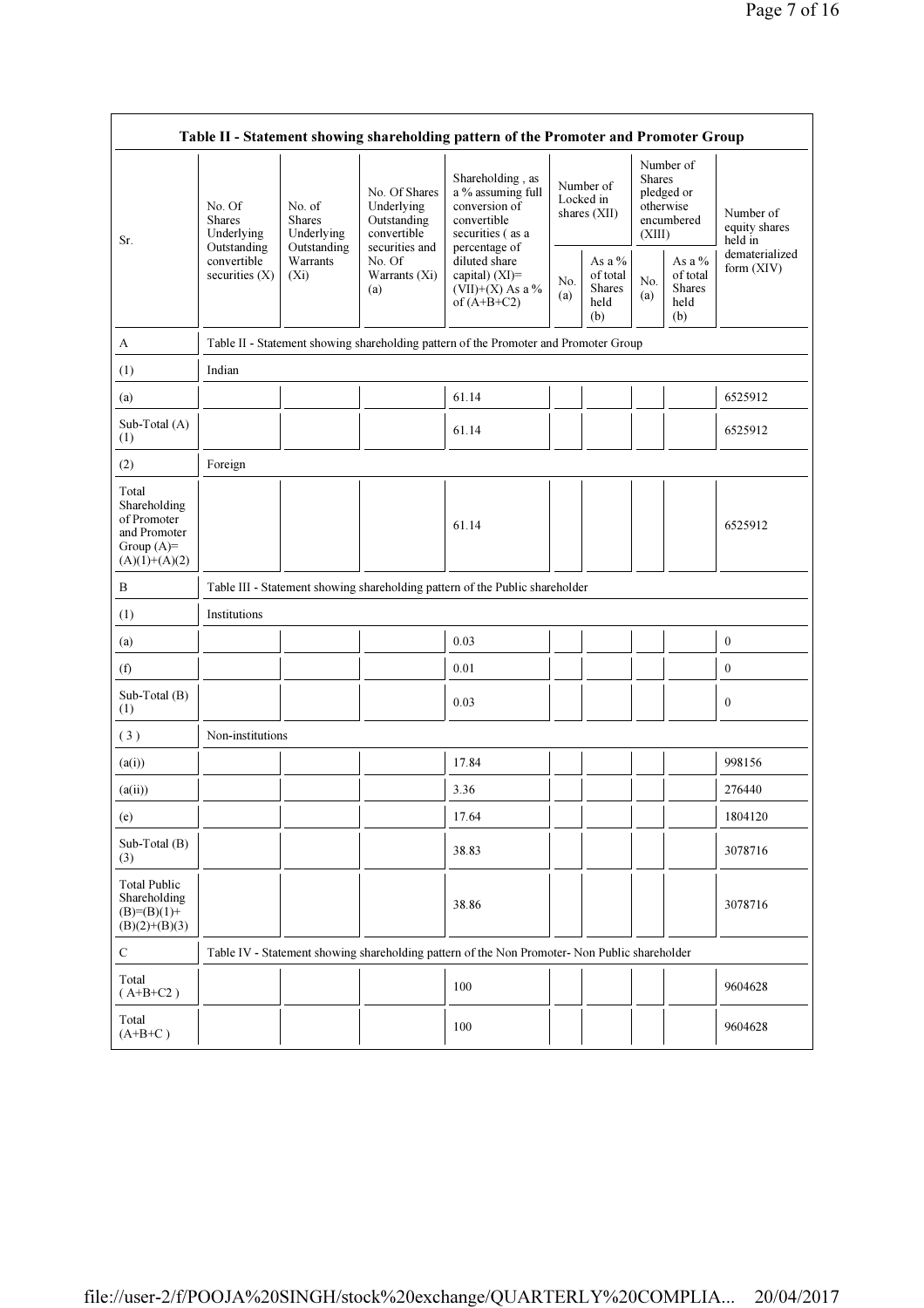|                                                                                                                                                                                                   |                               |                                                               | Individuals/Hindu undivided Family |                   |                                |                                        |                              |
|---------------------------------------------------------------------------------------------------------------------------------------------------------------------------------------------------|-------------------------------|---------------------------------------------------------------|------------------------------------|-------------------|--------------------------------|----------------------------------------|------------------------------|
| Searial No.                                                                                                                                                                                       | $\mathbf{1}$                  | $\overline{2}$                                                | $\overline{3}$                     | $\overline{4}$    | 5                              | 6                                      | $\boldsymbol{7}$             |
| Name of the<br>Shareholders<br>(I)                                                                                                                                                                | <b>ANJU</b><br><b>AGARWAL</b> | <b>DEEPAK</b><br><b>AGARWAL</b>                               | <b>SHRADDHA</b><br><b>MODI</b>     | <b>VINIT MODI</b> | <b>ABHISHEK</b><br><b>MODI</b> | <b>NIRMAL</b><br>MODI &<br><b>SONS</b> | <b>NIRMAL</b><br><b>MODI</b> |
| PAN(II)                                                                                                                                                                                           | ABRPA7045B                    | ADBPA0886G                                                    | ANHPM6892Q                         | ANHPM6891P        | ANGPM9469C                     | AABHN4792H                             | AETPM2635L                   |
| No. of fully<br>paid up equity<br>shares held<br>(IV)                                                                                                                                             | 30000                         | 120637                                                        | 195250                             | 286065            | 397278                         | 412500                                 | 1800558                      |
| No. Of Partly<br>paid-up equity<br>shares held<br>(V)                                                                                                                                             |                               |                                                               |                                    |                   |                                |                                        |                              |
| No. Of shares<br>underlying<br>Depository<br>Receipts (VI)                                                                                                                                        |                               |                                                               |                                    |                   |                                |                                        |                              |
| Total nos.<br>shares held<br>$(VII) = (IV) +$<br>$(V)+(VI)$                                                                                                                                       | 30000                         | 120637                                                        | 195250                             | 286065            | 397278                         | 412500                                 | 1800558                      |
| Shareholding<br>as a % of total<br>no. of shares<br>(calculated as<br>per SCRR,<br>1957) (VIII)<br>As a % of<br>$(A+B+C2)$                                                                        | 0.28                          | 1.13                                                          | 1.83                               | 2.68              | 3.72                           | 3.86                                   | 16.87                        |
|                                                                                                                                                                                                   |                               | Number of Voting Rights held in each class of securities (IX) |                                    |                   |                                |                                        |                              |
| Class eg:X                                                                                                                                                                                        | 30000                         | 120637                                                        | 195250                             | 286065            | 397278                         | 412500                                 | 1800558                      |
| Class eg:y                                                                                                                                                                                        |                               |                                                               |                                    |                   |                                |                                        |                              |
| Total                                                                                                                                                                                             | 30000                         | 120637                                                        | 195250                             | 286065            | 397278                         | 412500                                 | 1800558                      |
| Total as a %<br>of Total<br>Voting rights                                                                                                                                                         | 0.28                          | 1.13                                                          | 1.83                               | 2.68              | 3.72                           | 3.86                                   | 16.87                        |
| No. Of Shares<br>Underlying<br>Outstanding<br>convertible<br>securities $(X)$                                                                                                                     |                               |                                                               |                                    |                   |                                |                                        |                              |
| No. of Shares<br>Underlying<br>Outstanding<br>Warrants (Xi)                                                                                                                                       |                               |                                                               |                                    |                   |                                |                                        |                              |
| No. Of Shares<br>Underlying<br>Outstanding<br>convertible<br>securities and<br>No. Of<br>Warrants (Xi)<br>(a)                                                                                     |                               |                                                               |                                    |                   |                                |                                        |                              |
| Shareholding,<br>as a %<br>assuming full<br>conversion of<br>convertible<br>securities (as a<br>percentage of<br>diluted share<br>capital) $(XI)$ =<br>$(VII)+(Xi)(a)$<br>As a % of<br>$(A+B+C2)$ | 0.28                          | 1.13                                                          | 1.83                               | 2.68              | 3.72                           | 3.86                                   | 16.87                        |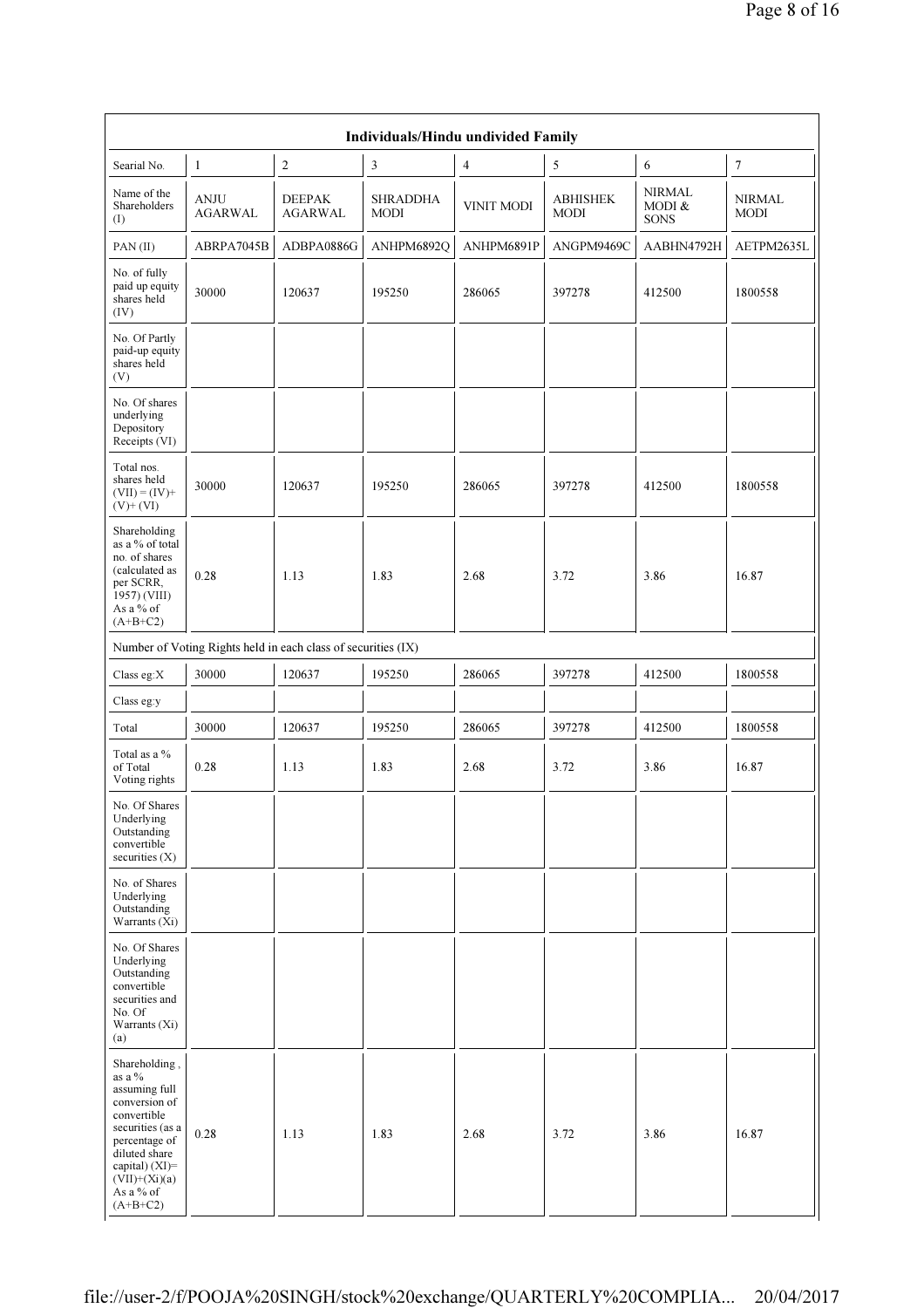| No. $(a)$                                                               |                                                         |        |        |        |        |        |         |
|-------------------------------------------------------------------------|---------------------------------------------------------|--------|--------|--------|--------|--------|---------|
| As a $%$ of<br>total Shares<br>$\text{held}(\text{b})$                  |                                                         |        |        |        |        |        |         |
|                                                                         | Number of Shares pledged or otherwise encumbered (XIII) |        |        |        |        |        |         |
| No. $(a)$                                                               |                                                         |        |        |        |        |        |         |
| As a % of<br>total Shares<br>held(b)                                    |                                                         |        |        |        |        |        |         |
| Number of<br>equity shares<br>held in<br>dematerialized<br>form $(XIV)$ | 30000                                                   | 120637 | 195250 | 286065 | 397278 | 412500 | 1800558 |
|                                                                         | Reason for not providing PAN                            |        |        |        |        |        |         |
| Reason for<br>not providing<br>PAN                                      |                                                         |        |        |        |        |        |         |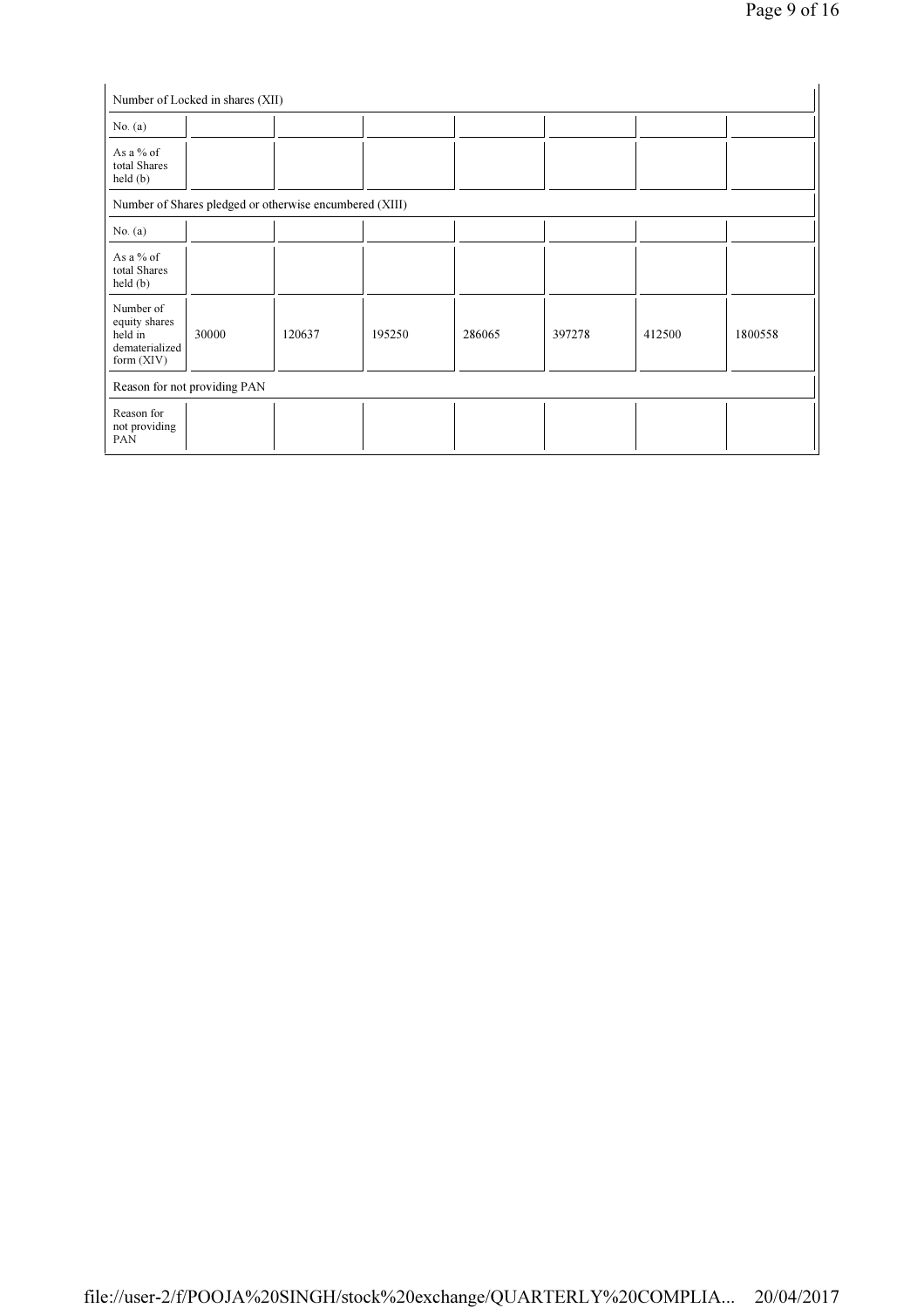|                                                                                                                                                                                           | Individuals/Hindu undivided Family                            |                       |
|-------------------------------------------------------------------------------------------------------------------------------------------------------------------------------------------|---------------------------------------------------------------|-----------------------|
| Searial No.                                                                                                                                                                               | 8                                                             |                       |
| Name of the<br>Shareholders (I)                                                                                                                                                           | <b>SANGEETA MODI</b>                                          | Click here to go back |
| PAN(II)                                                                                                                                                                                   | ADNPM2410L                                                    | Total                 |
| No. of fully paid<br>up equity shares<br>held (IV)                                                                                                                                        | 3283624                                                       | 6525912               |
| No. Of Partly paid-<br>up equity shares<br>$\text{held}(V)$                                                                                                                               |                                                               |                       |
| No. Of shares<br>underlying<br>Depository<br>Receipts (VI)                                                                                                                                |                                                               |                       |
| Total nos. shares<br>held $(VII) = (IV) +$<br>$(V)+(VI)$                                                                                                                                  | 3283624                                                       | 6525912               |
| Shareholding as a<br>% of total no. of<br>shares (calculated<br>as per SCRR,<br>1957) (VIII) As a<br>% of $(A+B+C2)$                                                                      | 30.76                                                         | 61.14                 |
|                                                                                                                                                                                           | Number of Voting Rights held in each class of securities (IX) |                       |
| Class eg:X                                                                                                                                                                                | 3283624                                                       | 6525912               |
| Class eg:y                                                                                                                                                                                |                                                               |                       |
| Total                                                                                                                                                                                     | 3283624                                                       | 6525912               |
| Total as a % of<br><b>Total Voting rights</b>                                                                                                                                             | 30.76                                                         | 61.14                 |
| No. Of Shares<br>Underlying<br>Outstanding<br>convertible<br>securities $(X)$                                                                                                             |                                                               |                       |
| No. of Shares<br>Underlying<br>Outstanding<br>Warrants (Xi)                                                                                                                               |                                                               |                       |
| No. Of Shares<br>Underlying<br>Outstanding<br>convertible<br>securities and No.<br>Of Warrants (Xi)<br>(a)                                                                                |                                                               |                       |
| Shareholding, as a<br>% assuming full<br>conversion of<br>convertible<br>securities (as a<br>percentage of<br>diluted share<br>capital) (XI)= (VII)<br>$+(Xi)(a)$ As a % of<br>$(A+B+C2)$ | 30.76                                                         | 61.14                 |
| Number of Locked in shares (XII)                                                                                                                                                          |                                                               |                       |
| No. $(a)$                                                                                                                                                                                 |                                                               |                       |
| As a % of total<br>Shares held (b)                                                                                                                                                        |                                                               |                       |
|                                                                                                                                                                                           | Number of Shares pledged or otherwise encumbered (XIII)       |                       |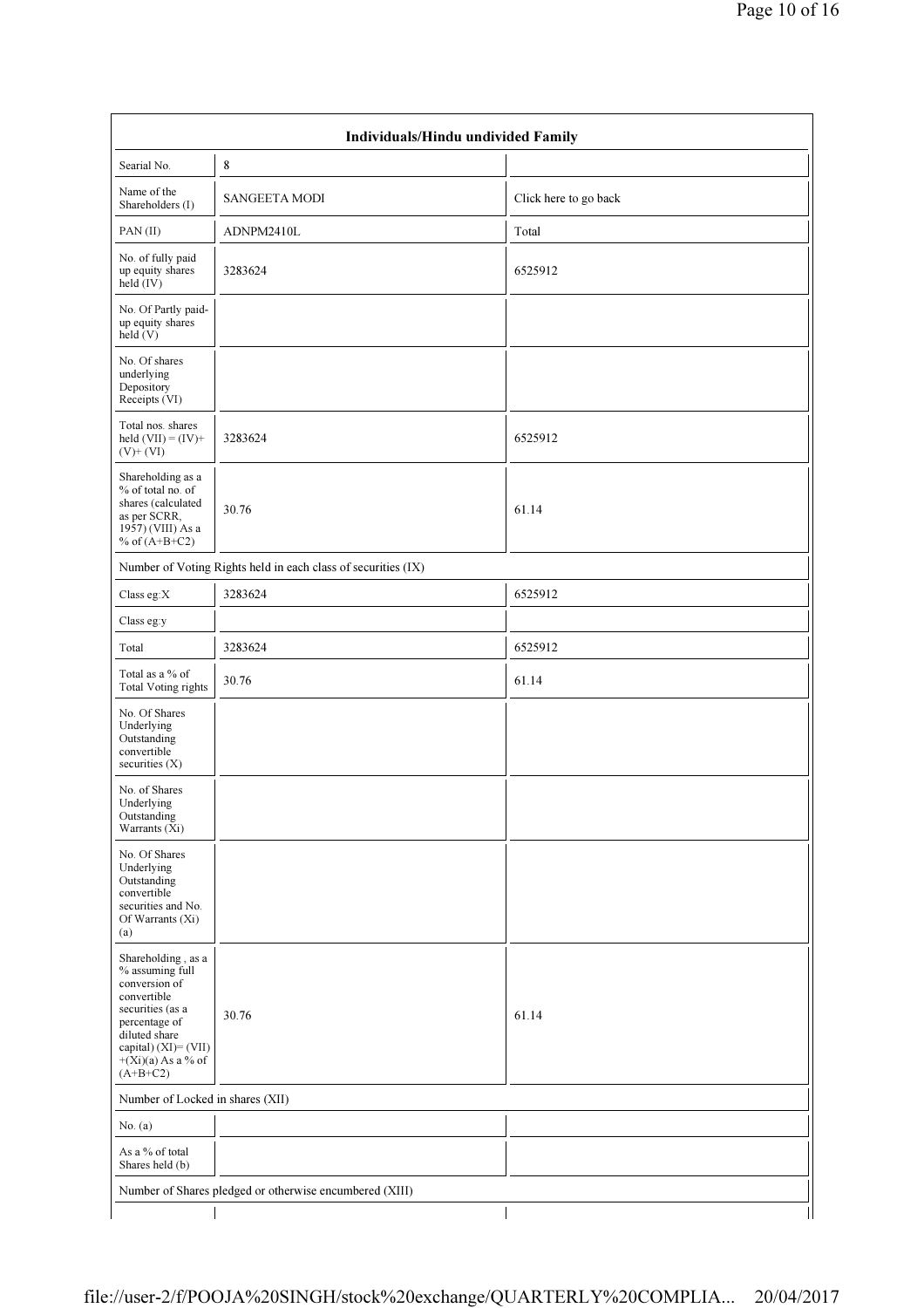| No. $(a)$                                                            |         |         |
|----------------------------------------------------------------------|---------|---------|
| As a % of total<br>Shares held (b)                                   |         |         |
| Number of equity<br>shares held in<br>dematerialized<br>form $(XIV)$ | 3283624 | 6525912 |
| Reason for not providing PAN                                         |         |         |
| Reason for not<br>providing PAN                                      |         |         |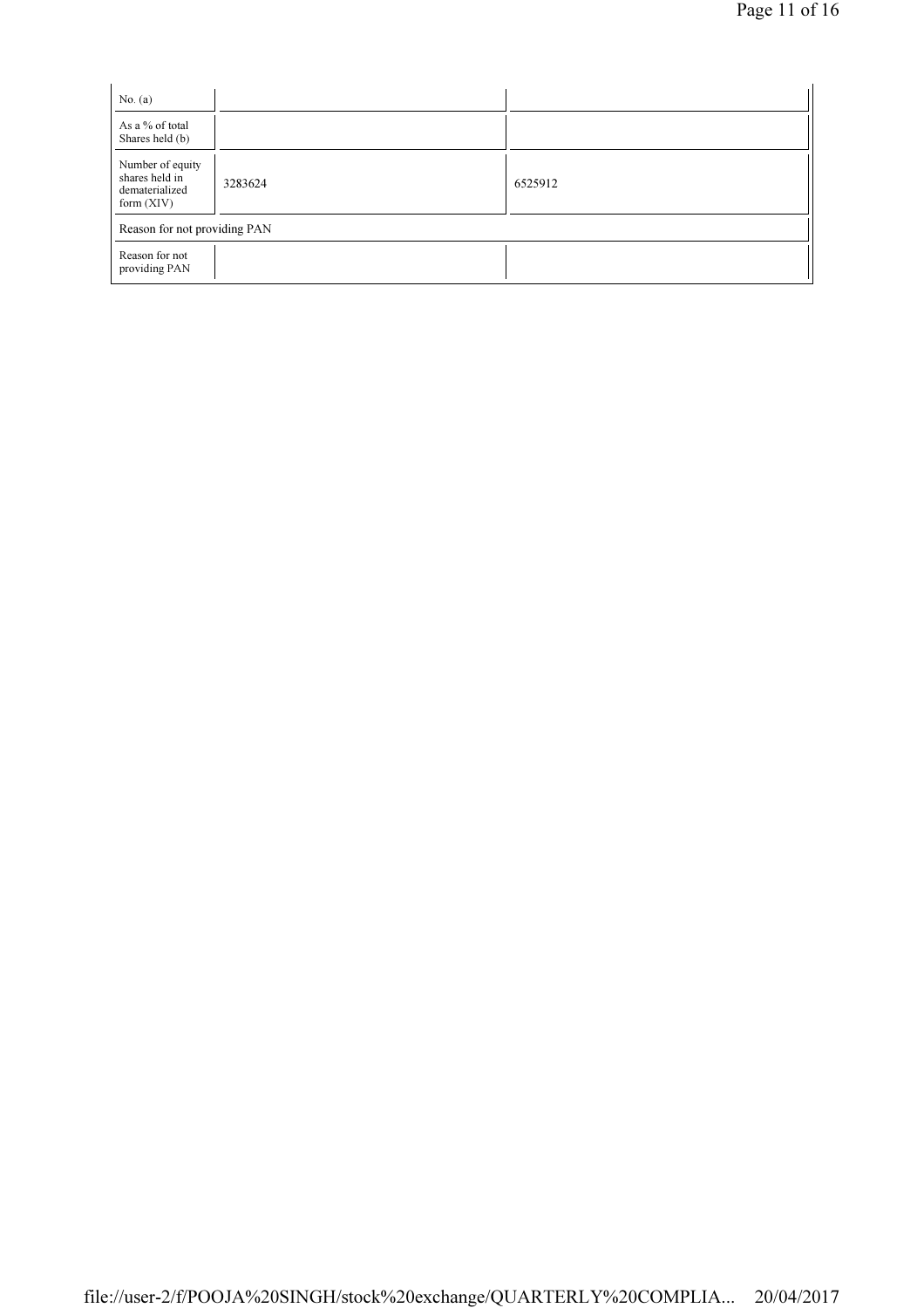| Searial No.                                                                                                                                                                           | $\mathbf{1}$      |                       |
|---------------------------------------------------------------------------------------------------------------------------------------------------------------------------------------|-------------------|-----------------------|
| Name of the<br>Shareholders (I)                                                                                                                                                       | <b>NEETU MODI</b> | Click here to go back |
| PAN(II)                                                                                                                                                                               | APZPM8380F        | Total                 |
| No. of fully paid<br>up equity shares<br>held (IV)                                                                                                                                    | 258497            | 258497                |
| No. Of Partly paid-<br>up equity shares<br>$\text{held}(V)$                                                                                                                           |                   |                       |
| No. Of shares<br>underlying<br>Depository<br>Receipts (VI)                                                                                                                            |                   |                       |
| Total nos. shares<br>held $(VII) = (IV) +$<br>$(V)+(VI)$                                                                                                                              | 258497            | 258497                |
| Shareholding as a<br>% of total no. of<br>shares (calculated<br>as per SCRR,<br>1957) (VIII) As a<br>% of $(A+B+C2)$                                                                  | 2.42              | 2.42                  |
| Number of Voting Rights held in each class of securities (IX)                                                                                                                         |                   |                       |
| Class eg: X                                                                                                                                                                           | 258497            | 258497                |
| Class eg:y                                                                                                                                                                            |                   |                       |
| Total                                                                                                                                                                                 | 258497            | 258497                |
| Total as a % of<br><b>Total Voting rights</b>                                                                                                                                         | 2.42              | 2.42                  |
| No. Of Shares<br>Underlying<br>Outstanding<br>convertible<br>securities (X)                                                                                                           |                   |                       |
| No. of Shares<br>Underlying<br>Outstanding<br>Warrants (Xi)                                                                                                                           |                   |                       |
| No. Of Shares<br>Underlying<br>Outstanding<br>convertible<br>securities and No.<br>Of Warrants (Xi)<br>(a)                                                                            |                   |                       |
| Shareholding, as a<br>% assuming full<br>conversion of<br>convertible<br>securities (as a<br>percentage of<br>diluted share<br>capital) (XI)= (VII)<br>$+(X)$ As a % of<br>$(A+B+C2)$ | 2.42              | 2.42                  |
| Number of Locked in shares (XII)                                                                                                                                                      |                   |                       |
| No. $(a)$                                                                                                                                                                             |                   |                       |
| As a % of total                                                                                                                                                                       |                   |                       |

 $\mathbf{r}$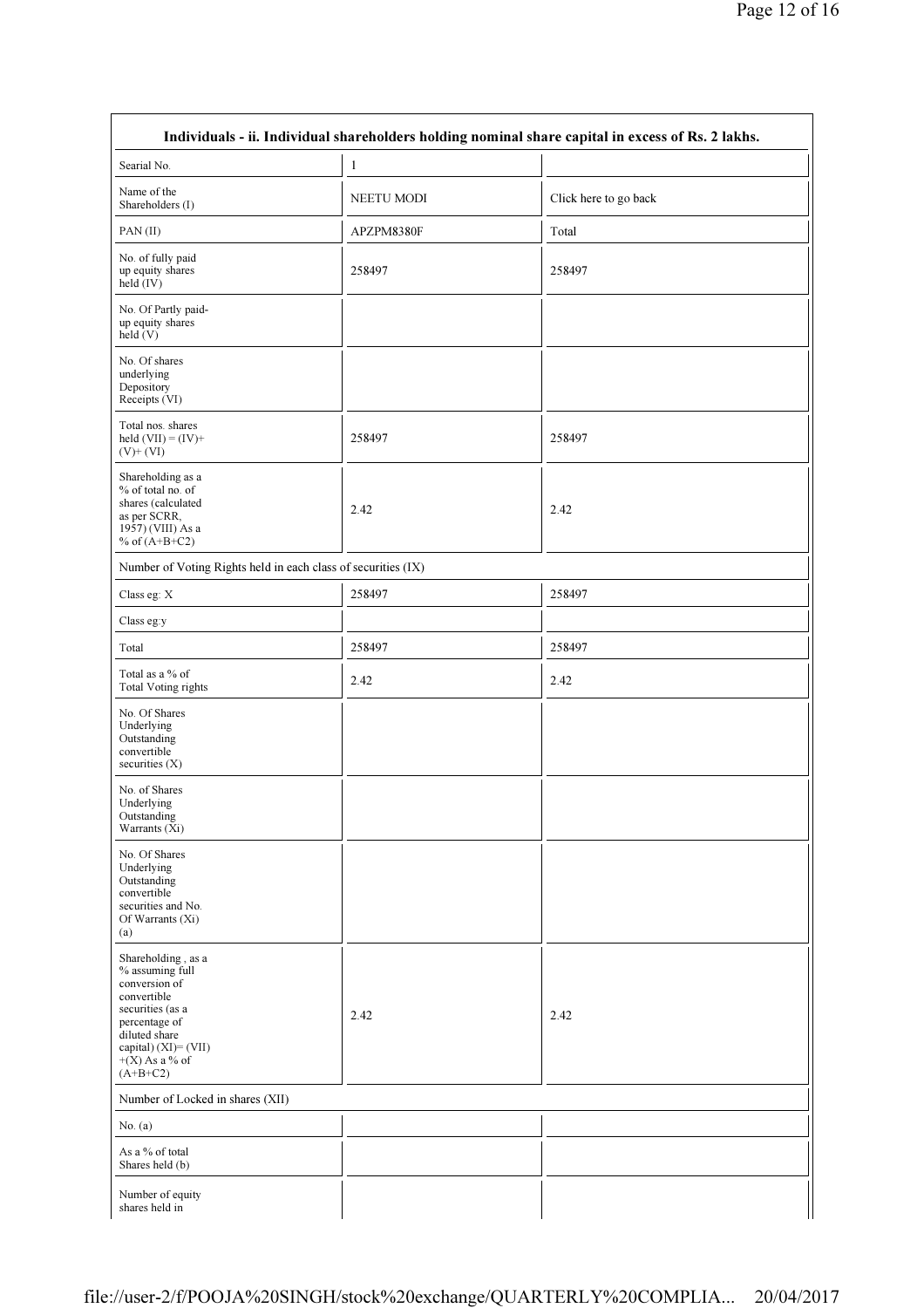| dematerialized<br>form $(XIV)$  | 202247 | 202247 |  |  |
|---------------------------------|--------|--------|--|--|
| Reason for not providing PAN    |        |        |  |  |
| Reason for not<br>providing PAN |        |        |  |  |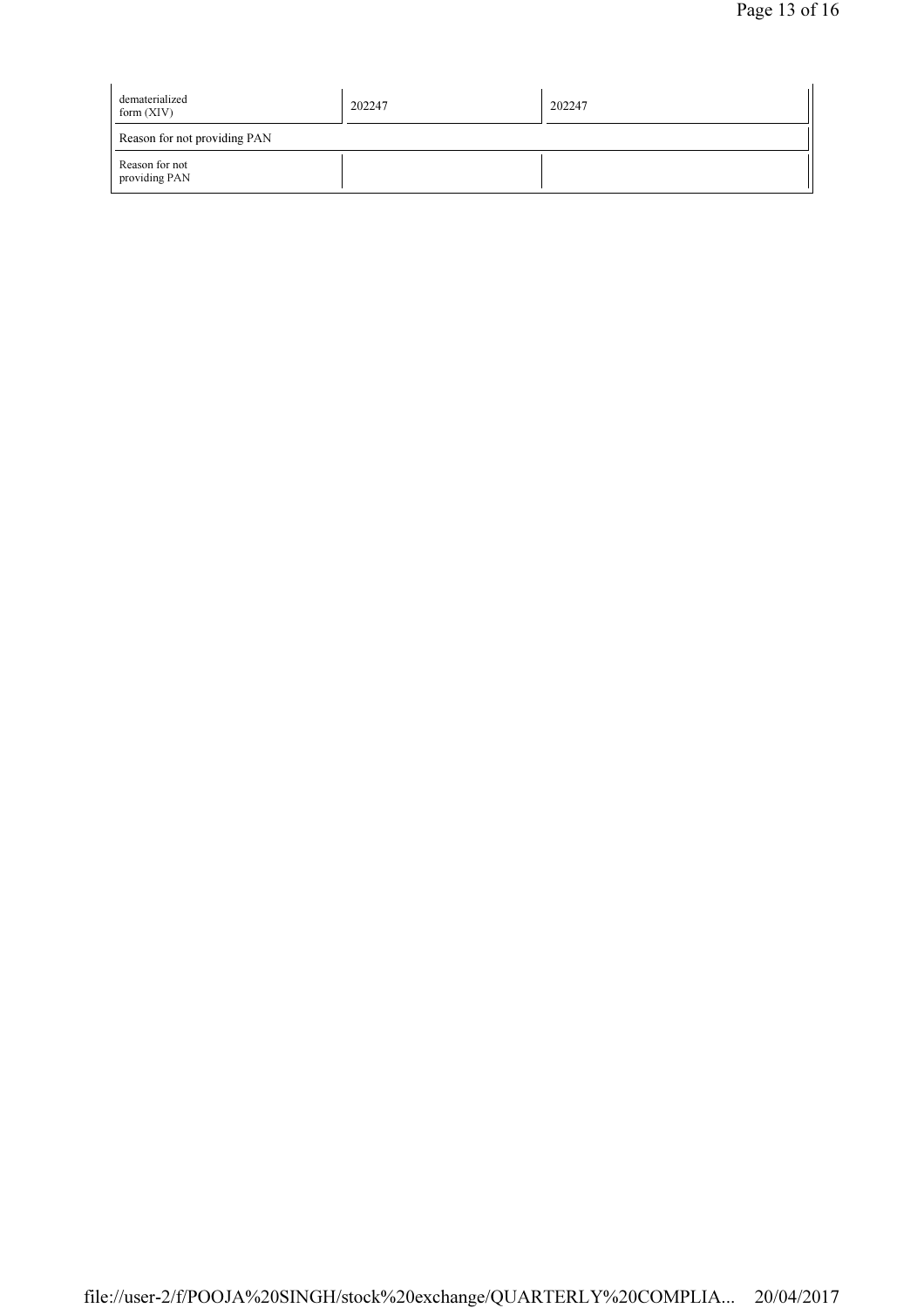| Any Other (specify)                                                                                                                                                                                                       |                                                               |                                        |                       |  |  |
|---------------------------------------------------------------------------------------------------------------------------------------------------------------------------------------------------------------------------|---------------------------------------------------------------|----------------------------------------|-----------------------|--|--|
| Searial No.                                                                                                                                                                                                               | 1                                                             | $\overline{c}$                         |                       |  |  |
| Category                                                                                                                                                                                                                  | <b>Bodies Corporate</b>                                       | <b>Bodies Corporate</b>                |                       |  |  |
| Category / More<br>than 1 percentage                                                                                                                                                                                      | More than 1 percentage of shareholding                        | More than 1 percentage of shareholding |                       |  |  |
| Name of the<br>Shareholders (I)                                                                                                                                                                                           | FLEXIR IMPEX PVT LTD                                          | AIM CREDIT CAPITAL PVT LTD             | Click here to go back |  |  |
| PAN(II)                                                                                                                                                                                                                   | AAACF3674J                                                    | AACCA2464R                             | Total                 |  |  |
| No. of the<br>Shareholders (I)                                                                                                                                                                                            | $\mathbf{1}$                                                  | $\mathbf{1}$                           | $\mathbf{0}$          |  |  |
| No. of fully paid<br>up equity shares<br>held (IV)                                                                                                                                                                        | 696167                                                        | 974712                                 | $\boldsymbol{0}$      |  |  |
| No. Of Partly paid-<br>up equity shares<br>held(V)                                                                                                                                                                        |                                                               |                                        |                       |  |  |
| No. Of shares<br>underlying<br>Depository<br>Receipts (VI)                                                                                                                                                                |                                                               |                                        |                       |  |  |
| Total nos. shares<br>held $(VII) = (IV) +$<br>$(V)+(VI)$                                                                                                                                                                  | 696167                                                        | 974712                                 | $\mathbf{0}$          |  |  |
| Shareholding as a<br>% of total no. of<br>shares (calculated<br>as per SCRR,<br>1957) (VIII) As a<br>% of $(A+B+C2)$                                                                                                      | 6.52                                                          | 9.13                                   | $\overline{0}$        |  |  |
|                                                                                                                                                                                                                           | Number of Voting Rights held in each class of securities (IX) |                                        |                       |  |  |
| Class eg: X                                                                                                                                                                                                               | 696167                                                        | 974712                                 | $\boldsymbol{0}$      |  |  |
| Class eg:y                                                                                                                                                                                                                |                                                               |                                        |                       |  |  |
| Total                                                                                                                                                                                                                     | 696167                                                        | 974712                                 | $\boldsymbol{0}$      |  |  |
| Total as a % of<br><b>Total Voting rights</b>                                                                                                                                                                             | 6.52                                                          | 9.13                                   | $\mathbf{0}$          |  |  |
| No. Of Shares<br>Underlying<br>Outstanding<br>convertible<br>securities $(X)$                                                                                                                                             |                                                               |                                        |                       |  |  |
| No. of Shares<br>Underlying<br>Outstanding<br>Warrants (Xi)                                                                                                                                                               |                                                               |                                        |                       |  |  |
| No. Of Shares<br>Underlying<br>Outstanding<br>convertible<br>securities and No.<br>Of Warrants (Xi)<br>(a)                                                                                                                |                                                               |                                        |                       |  |  |
| Shareholding, as a<br>% assuming full<br>conversion of<br>convertible<br>securities (as a<br>percentage of<br>diluted share<br>capital) (XI)= (VII)<br>$+(X)$ As a % of<br>$(A+B+C2)$<br>Number of Locked in shares (XII) | 6.52                                                          | 9.13                                   | $\mathbf{0}$          |  |  |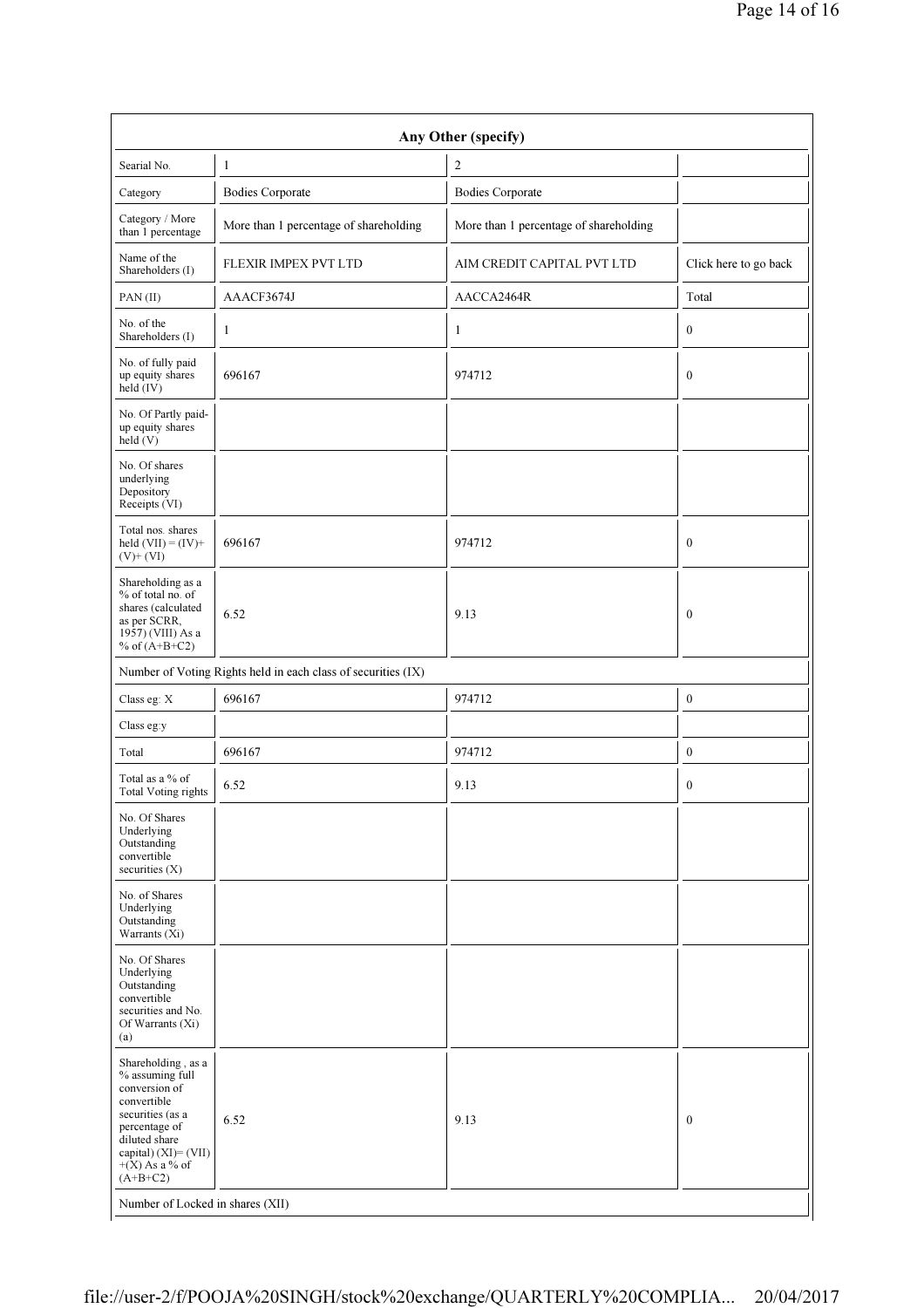| No. $(a)$                                                            |        |        |          |
|----------------------------------------------------------------------|--------|--------|----------|
| As a % of total<br>Shares held (b)                                   |        |        |          |
| Number of equity<br>shares held in<br>dematerialized<br>form $(XIV)$ | 696167 | 974712 | $\theta$ |
| Reason for not providing PAN                                         |        |        |          |
| Reason for not<br>providing PAN                                      |        |        |          |